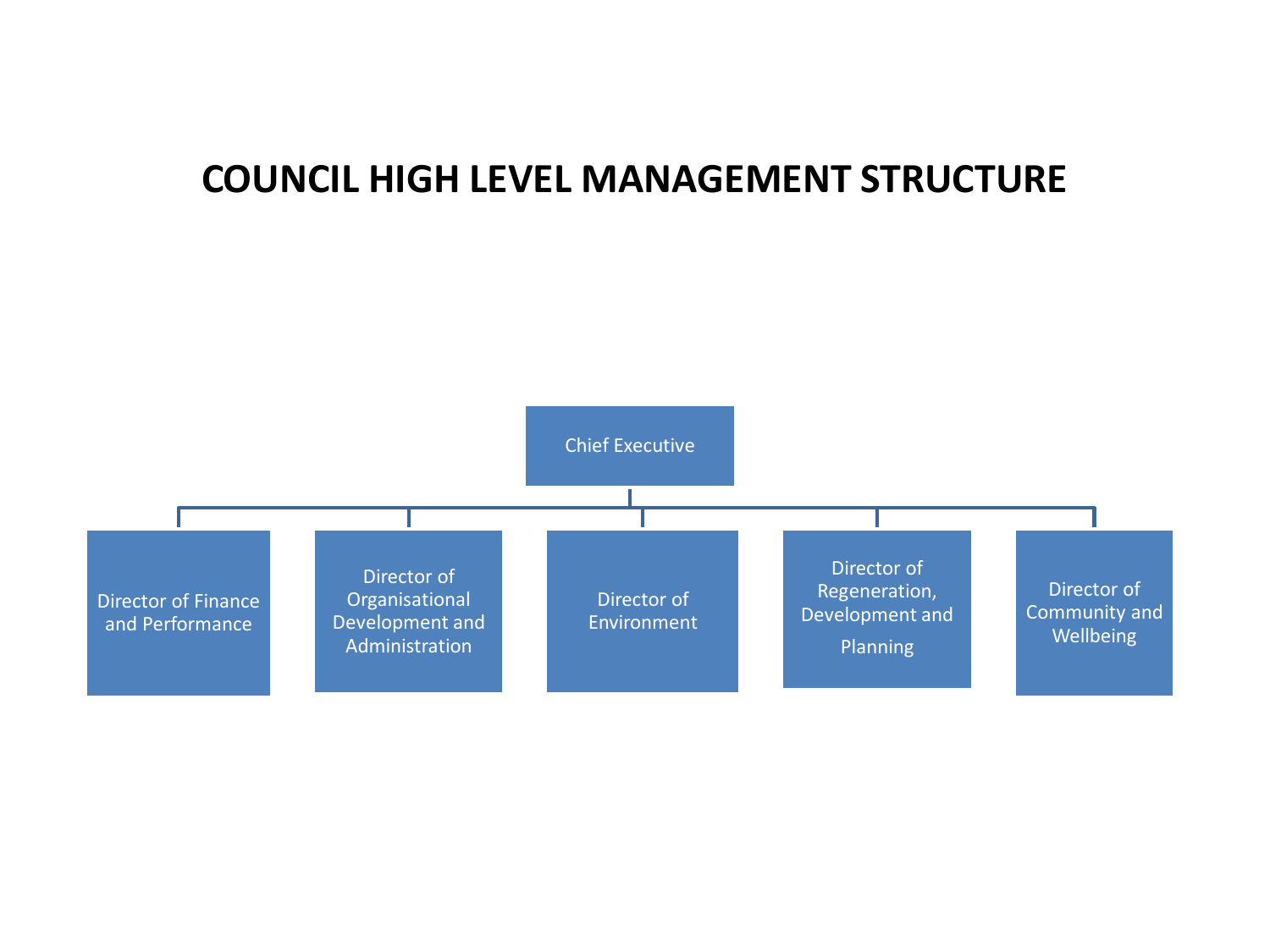### **Finance & Performance Directorate**

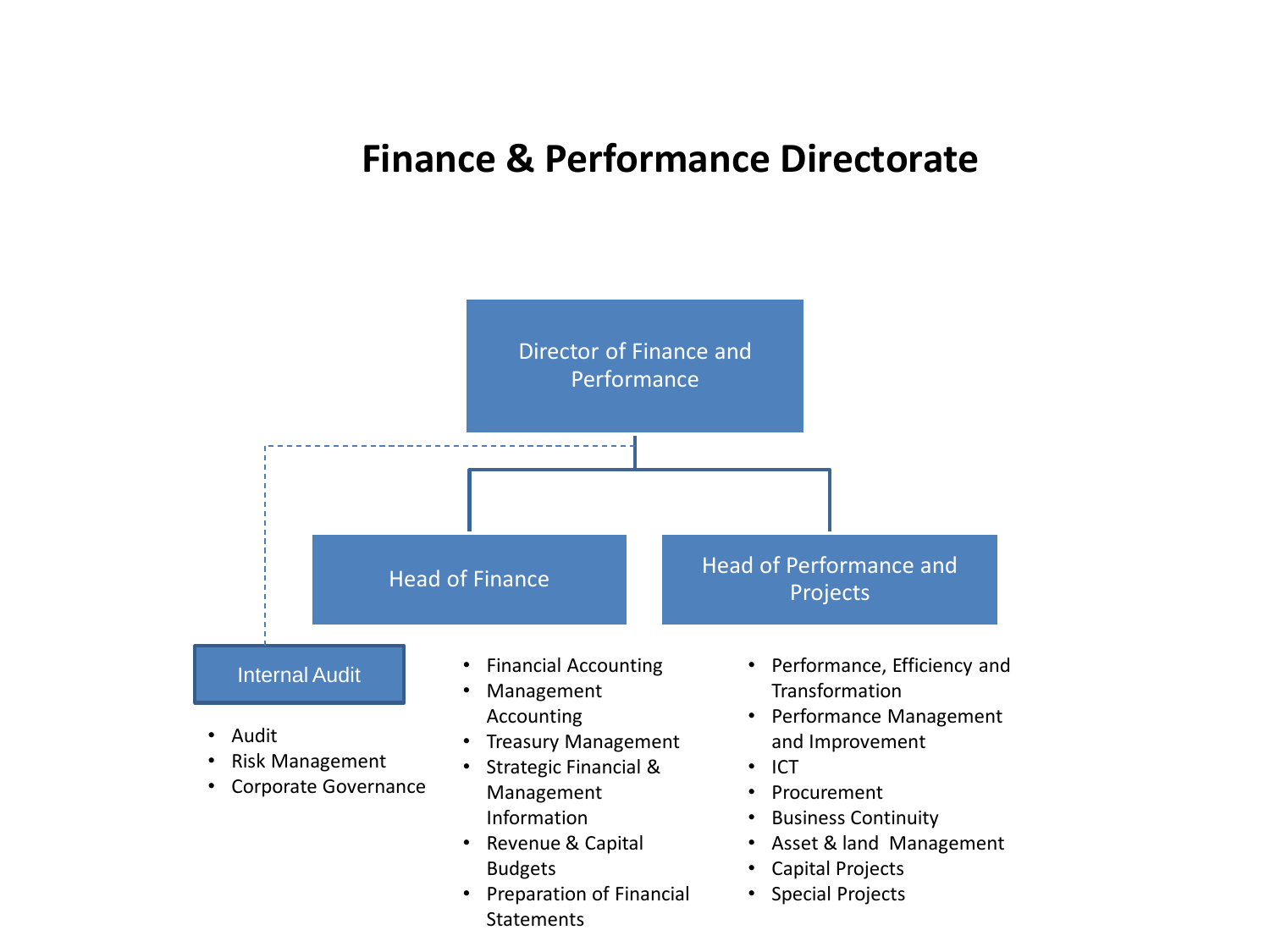# **Organisational Development and Administration Directorate**



**Safeguarding**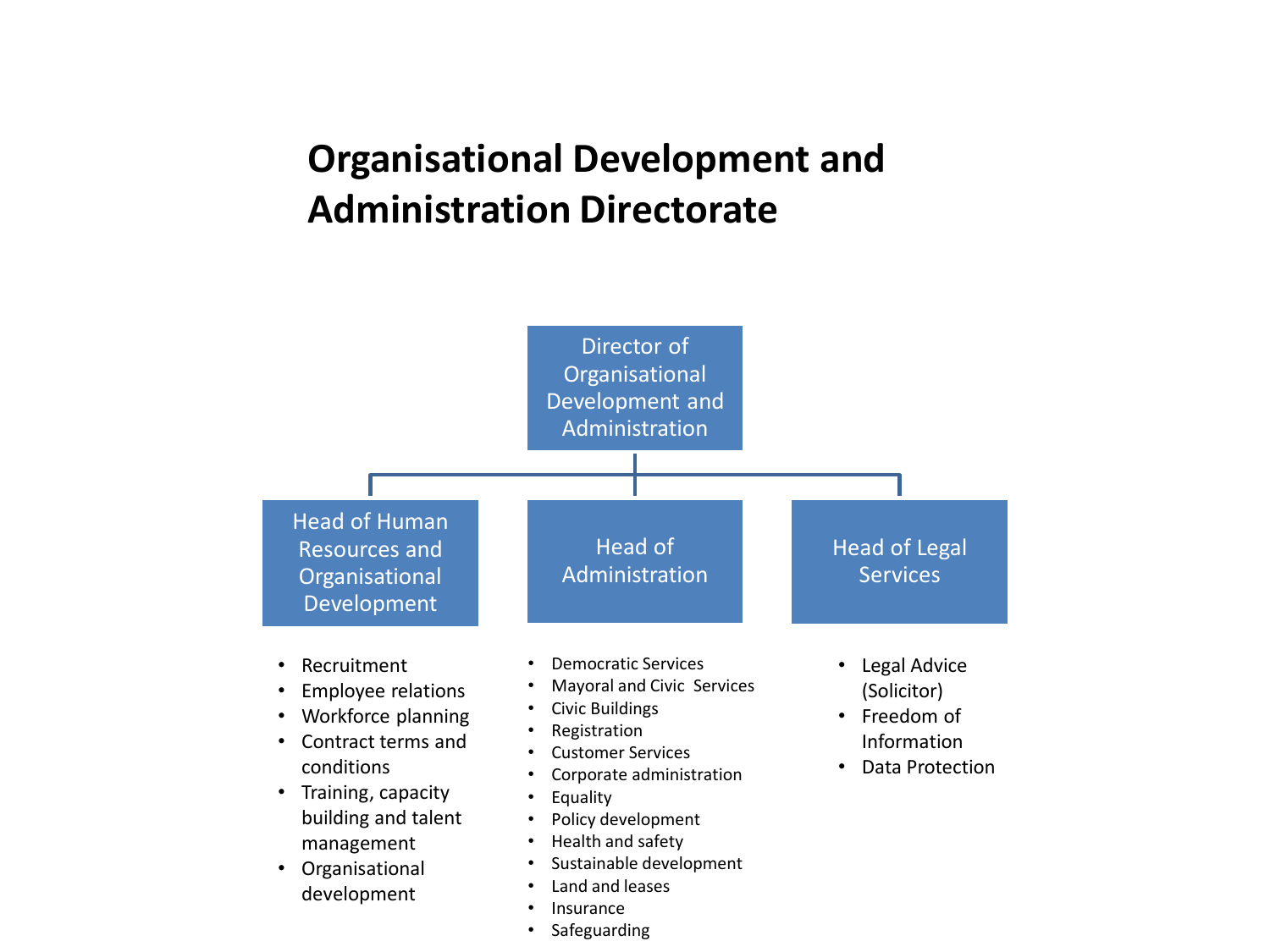### **Community and Wellbeing Directorate**

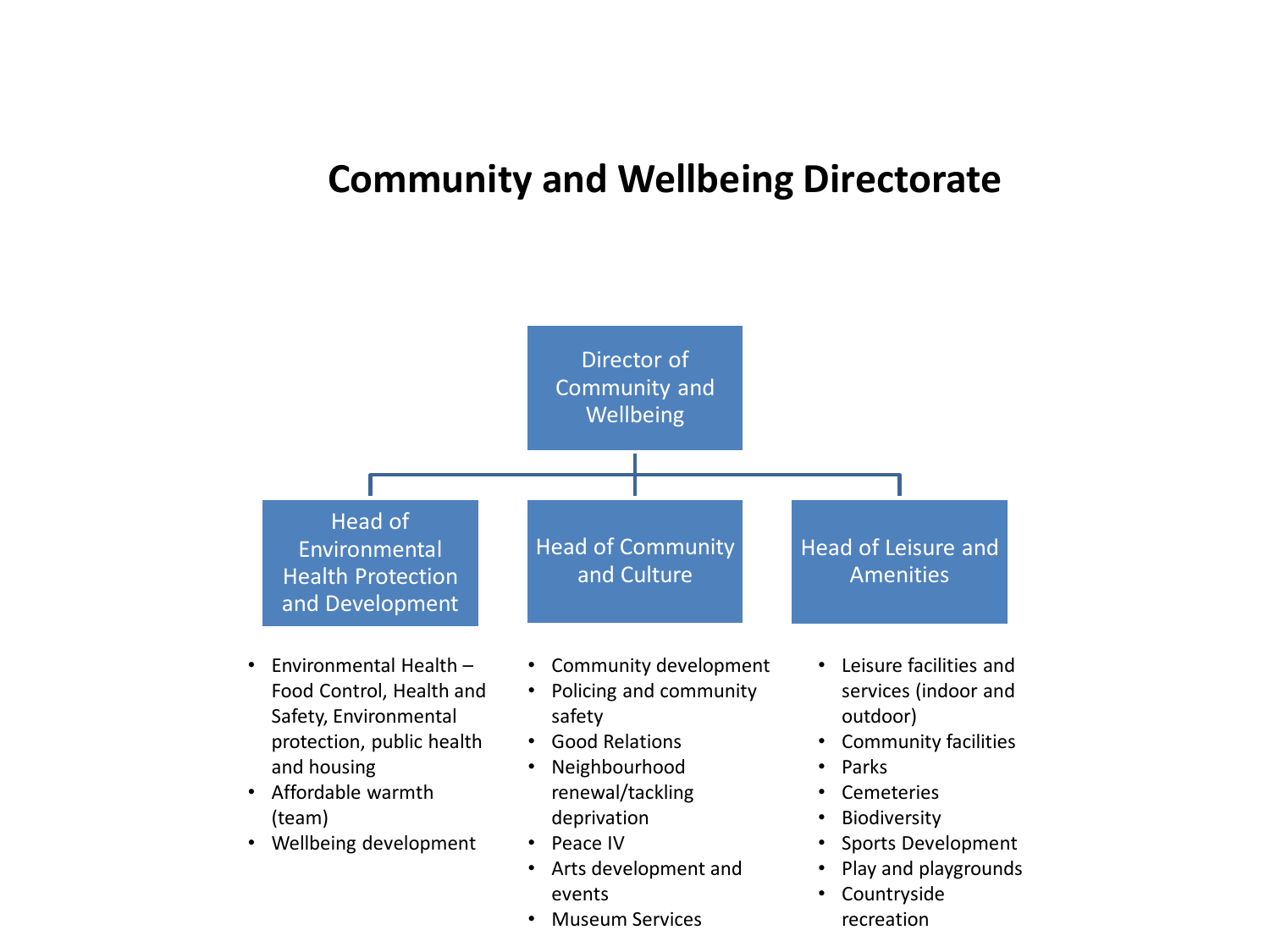## **Regeneration, Development and Planning Directorate**